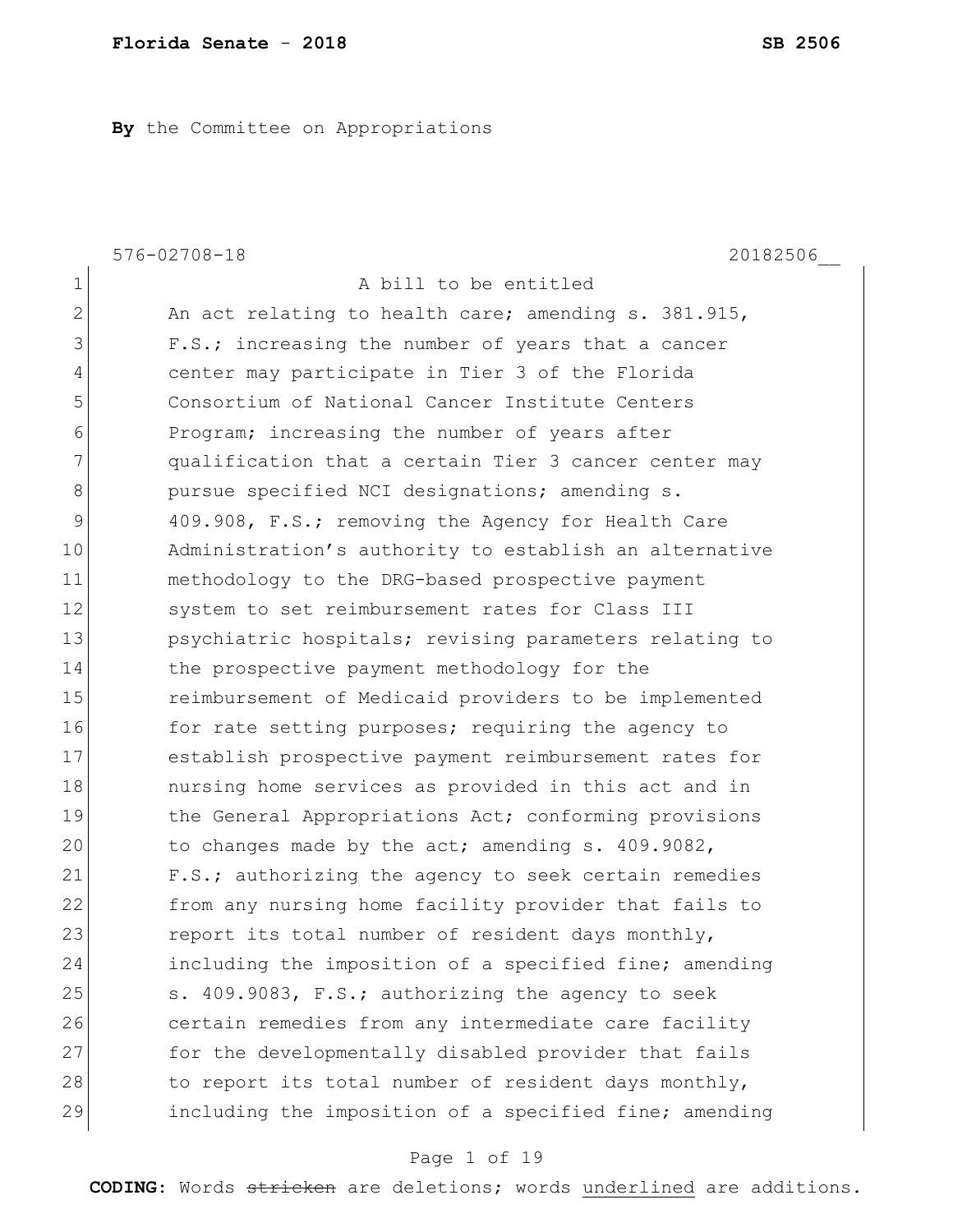576-02708-18 20182506\_\_ 30 s. 409.909, F.S.; revising the definition of the term 31 "qualifying institution" to include certain licensed 32 substance abuse treatment facilities for purposes of 33 The Statewide Medicaid Residency Program; amending s. 34 409.968, F.S.; revising the rate-setting methodology 35 used in the reimbursement of Class III psychiatric 36 hospitals; amending s. 409.906, F.S.; conforming a 37 cross-reference; requiring the agency to seek 38 authorization from the federal Centers for Medicare 39 and Medicaid Services to modify the period of 40 retroactive Medicaid eligibility in a manner that 41 ensures that the modification becomes effective by a 42 certain date; requiring the agency to contract with a 43 nonprofit organization in Miami-Dade County, which 44 must meet certain requirements, to be a site for the 45 Program for All-inclusive Care for the Elderly (PACE), 46 subject to federal approval of the application site; 47 requiring the nonprofit organization to provide PACE 48 services to frail elders in Miami-Dade County; 49 requiring the agency, in consultation with the 50 Department of Elderly Affairs, to approve up to a 51 certain number of initial enrollees in PACE at the new 52 site, subject to an appropriation; providing effective 53 dates. 54

55 Be It Enacted by the Legislature of the State of Florida: 56

57 Section 1. Paragraph (c) of subsection (4) of section 58 381.915, Florida Statutes, is amended to read:

### Page 2 of 19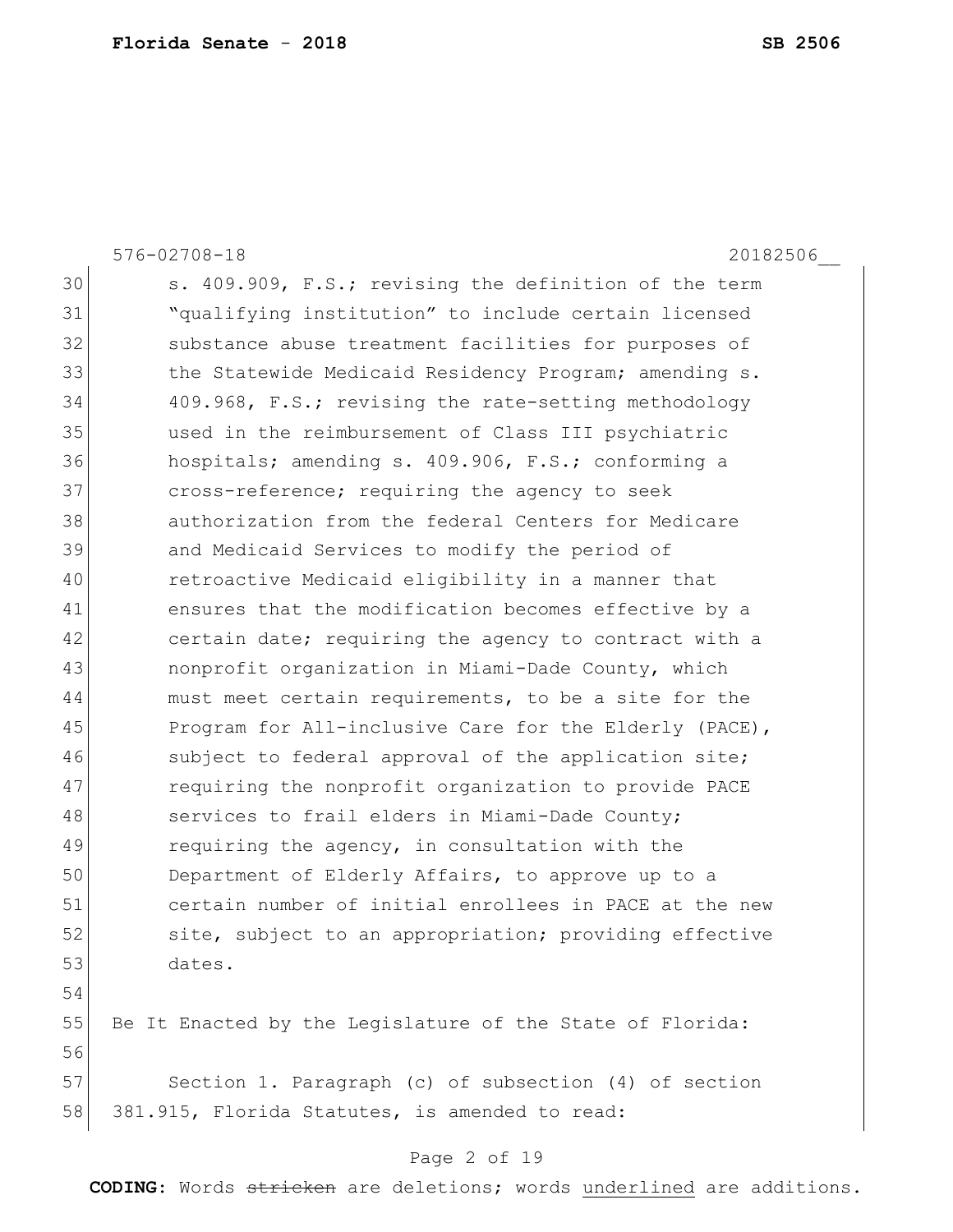|    | $576 - 02708 - 18$<br>20182506                                   |
|----|------------------------------------------------------------------|
| 59 | 381.915 Florida Consortium of National Cancer Institute          |
| 60 | Centers Program.-                                                |
| 61 | (4) Tier designations and corresponding weights within the       |
| 62 | Florida Consortium of National Cancer Institute Centers Program  |
| 63 | are as follows:                                                  |
| 64 | (c) Tier 3: Florida-based cancer centers seeking                 |
| 65 | designation as either a NCI-designated cancer center or NCI-     |
| 66 | designated comprehensive cancer center, which shall be weighted  |
| 67 | at 1.0.                                                          |
| 68 | 1. A cancer center shall meet the following minimum              |
| 69 | criteria to be considered eligible for Tier 3 designation in any |
| 70 | given fiscal year:                                               |
| 71 | a. Conducting cancer-related basic scientific research and       |
| 72 | cancer-related population scientific research;                   |
| 73 | b. Offering and providing the full range of diagnostic and       |
| 74 | treatment services on site, as determined by the Commission on   |
| 75 | Cancer of the American College of Surgeons;                      |
| 76 | c. Hosting or conducting cancer-related interventional           |
| 77 | clinical trials that are registered with the NCI's Clinical      |
| 78 | Trials Reporting Program;                                        |
| 79 | d. Offering degree-granting programs or affiliating with         |
| 80 | universities through degree-granting programs accredited or      |
| 81 | approved by a nationally recognized agency and offered through   |
| 82 | the center or through the center in conjunction with another     |
| 83 | institution accredited by the Commission on Colleges of the      |
| 84 | Southern Association of Colleges and Schools;                    |
| 85 | e. Providing training to clinical trainees, medical              |
| 86 | trainees accredited by the Accreditation Council for Graduate    |
| 87 | Medical Education or the American Osteopathic Association, and   |
|    | Page 3 of 19                                                     |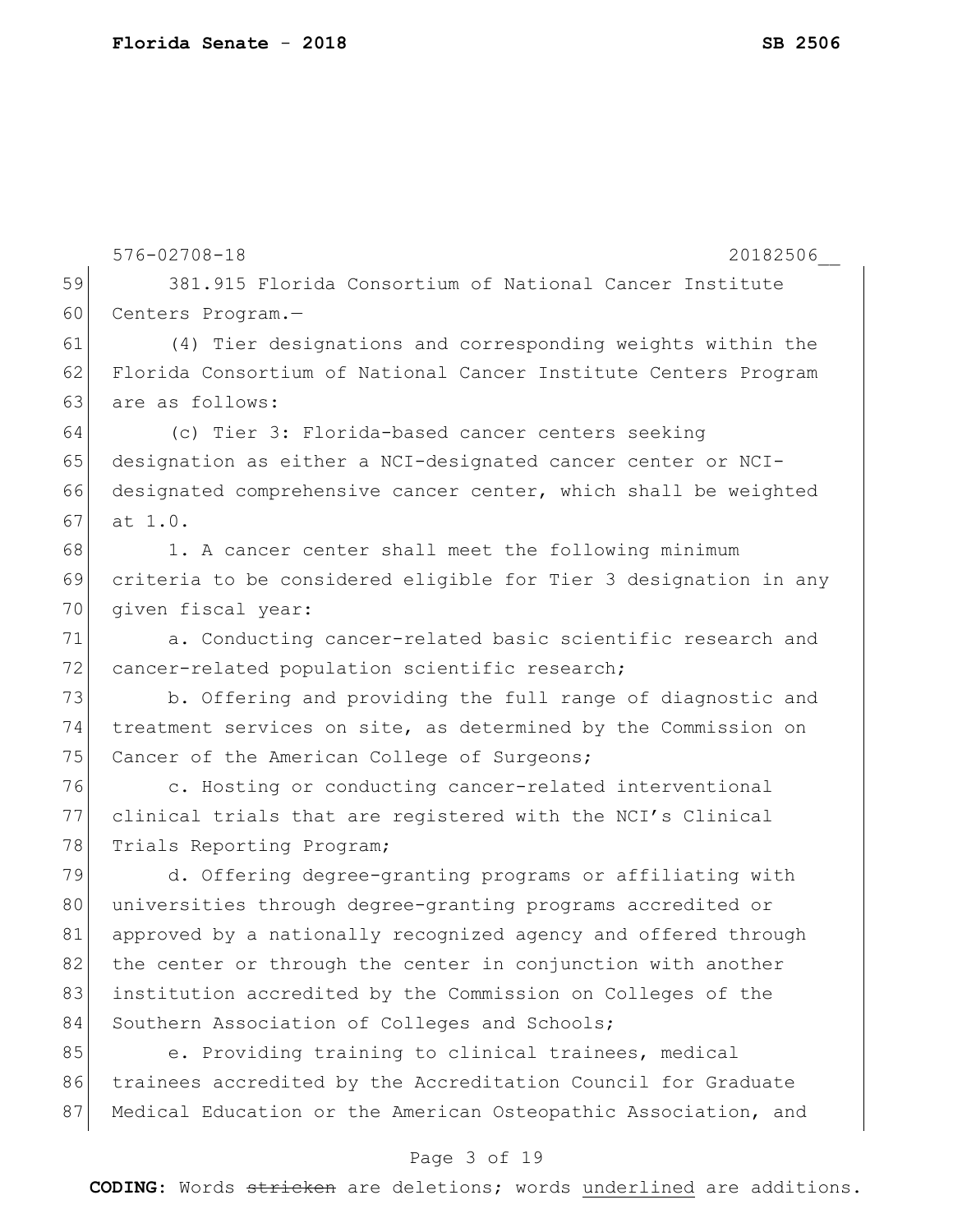576-02708-18 20182506\_\_ 88 | postdoctoral fellows recently awarded a doctorate degree; and 89 f. Having more than \$5 million in annual direct costs 90 associated with their total NCI peer-reviewed grant funding. 91 2. The General Appropriations Act or accompanying 92 legislation may limit the number of cancer centers which shall 93 receive Tier 3 designations or provide additional criteria for 94 such designation. 95 3. A cancer center's participation in Tier 3 shall be 96 limited to 6 5 years. 97 4. A cancer center that qualifies as a designated Tier 3 98 center under the criteria provided in subparagraph 1. by July 1, 99 2014, is authorized to pursue NCI designation as a cancer center 100 or a comprehensive cancer center for 6 5 years after 101 qualification. 102 Section 2. Paragraph (a) of subsection (1) of section 103 409.908, Florida Statutes, is amended to read: 104 409.908 Reimbursement of Medicaid providers.—Subject to 105 specific appropriations, the agency shall reimburse Medicaid 106 providers, in accordance with state and federal law, according 107 to methodologies set forth in the rules of the agency and in 108 policy manuals and handbooks incorporated by reference therein. 109 These methodologies may include fee schedules, reimbursement 110 methods based on cost reporting, negotiated fees, competitive 111 bidding pursuant to s. 287.057, and other mechanisms the agency 112 considers efficient and effective for purchasing services or 113 goods on behalf of recipients. If a provider is reimbursed based 114 on cost reporting and submits a cost report late and that cost 115 report would have been used to set a lower reimbursement rate 116 for a rate semester, then the provider's rate for that semester

#### Page 4 of 19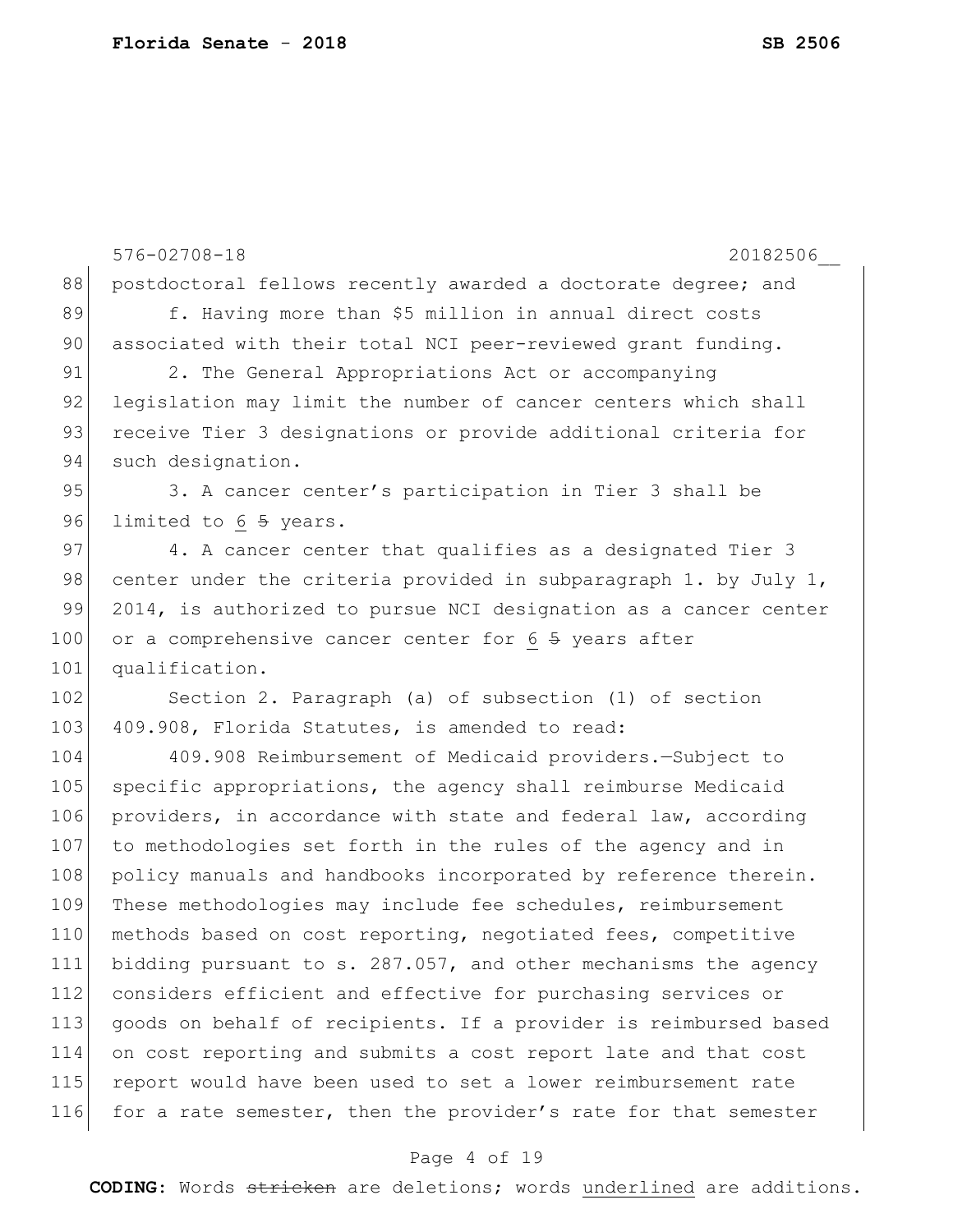576-02708-18 20182506\_\_ 117 shall be retroactively calculated using the new cost report, and 118 full payment at the recalculated rate shall be effected 119 retroactively. Medicare-granted extensions for filing cost 120 reports, if applicable, shall also apply to Medicaid cost 121 reports. Payment for Medicaid compensable services made on 122 behalf of Medicaid eligible persons is subject to the 123 availability of moneys and any limitations or directions 124 provided for in the General Appropriations Act or chapter 216. 125 Further, nothing in this section shall be construed to prevent 126 or limit the agency from adjusting fees, reimbursement rates, 127 lengths of stay, number of visits, or number of services, or 128 making any other adjustments necessary to comply with the 129 availability of moneys and any limitations or directions 130 provided for in the General Appropriations Act, provided the 131 adjustment is consistent with legislative intent. 132 (1) Reimbursement to hospitals licensed under part I of 133 chapter 395 must be made prospectively or on the basis of 134 negotiation. 135 (a) Reimbursement for inpatient care is limited as provided 136 in s. 409.905(5), except as otherwise provided in this 137 subsection. 138 1. If authorized by the General Appropriations Act, the 139 agency may modify reimbursement for specific types of services 140 or diagnoses, recipient ages, and hospital provider types. 141 2. The agency may establish an alternative methodology to 142 the DRG-based prospective payment system to set reimbursement 143 rates for: 144 a. State-owned psychiatric hospitals. 145 b. Newborn hearing screening services.

### Page 5 of 19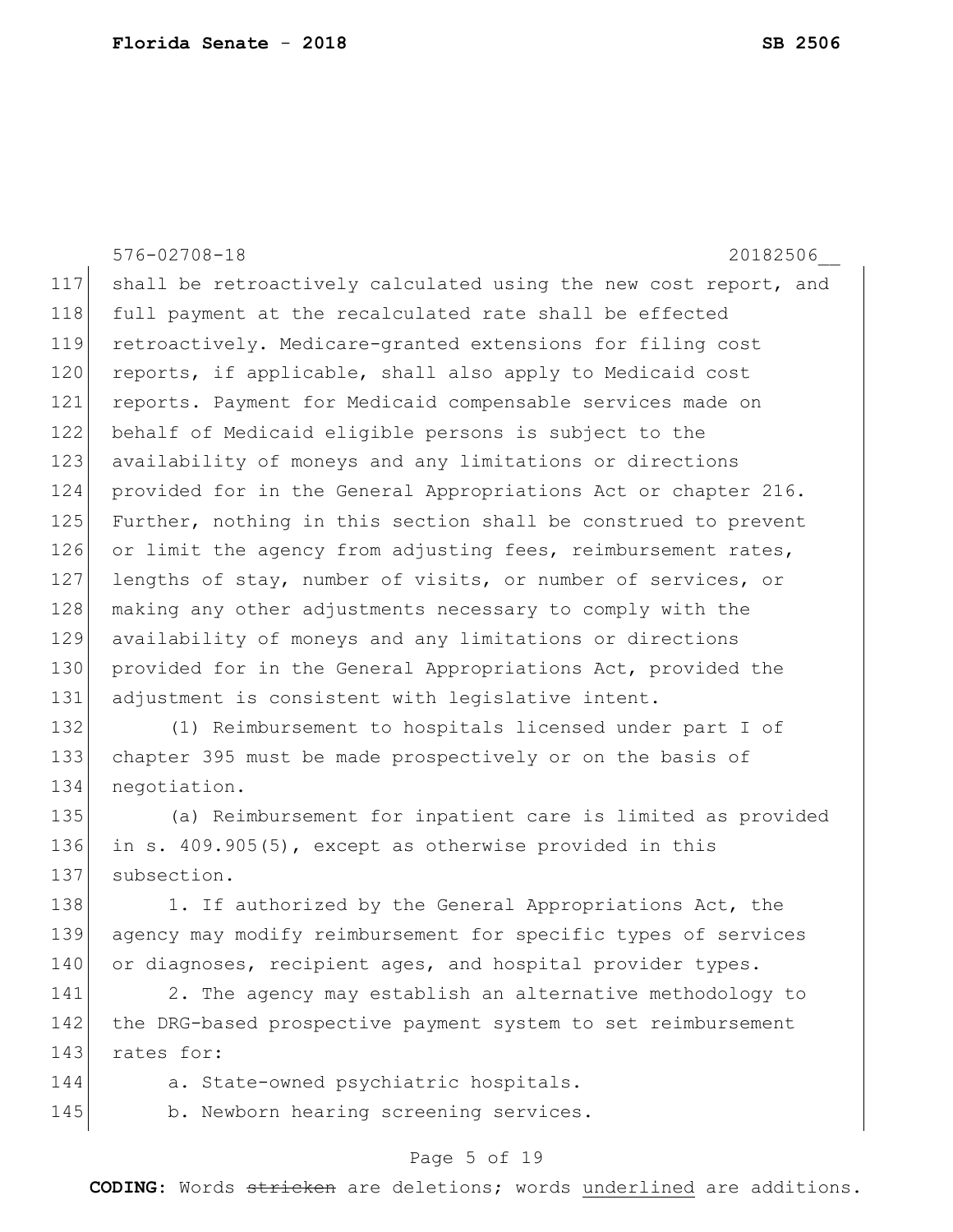576-02708-18 20182506\_\_ 146 c. Transplant services for which the agency has established 147 a global fee. 148 d. Recipients who have tuberculosis that is resistant to 149 therapy who are in need of long-term, hospital-based treatment 150 pursuant to s. 392.62. 151 e. Class III psychiatric hospitals. 152 3. The agency shall modify reimbursement according to other 153 methodologies recognized in the General Appropriations Act. 154 155 The agency may receive funds from state entities, including, but 156 not limited to, the Department of Health, local governments, and 157 other local political subdivisions, for the purpose of making 158 special exception payments, including federal matching funds, 159 through the Medicaid inpatient reimbursement methodologies. 160 Funds received for this purpose shall be separately accounted 161 for and may not be commingled with other state or local funds in 162 any manner. The agency may certify all local governmental funds 163 used as state match under Title XIX of the Social Security Act, 164 to the extent and in the manner authorized under the General 165 Appropriations Act and pursuant to an agreement between the 166 agency and the local governmental entity. In order for the 167 agency to certify such local governmental funds, a local 168 governmental entity must submit a final, executed letter of 169 agreement to the agency, which must be received by October 1 of 170 each fiscal year and provide the total amount of local 171 governmental funds authorized by the entity for that fiscal year 172 under this paragraph, paragraph (b), or the General 173 Appropriations Act. The local governmental entity shall use a 174 certification form prescribed by the agency. At a minimum, the

### Page 6 of 19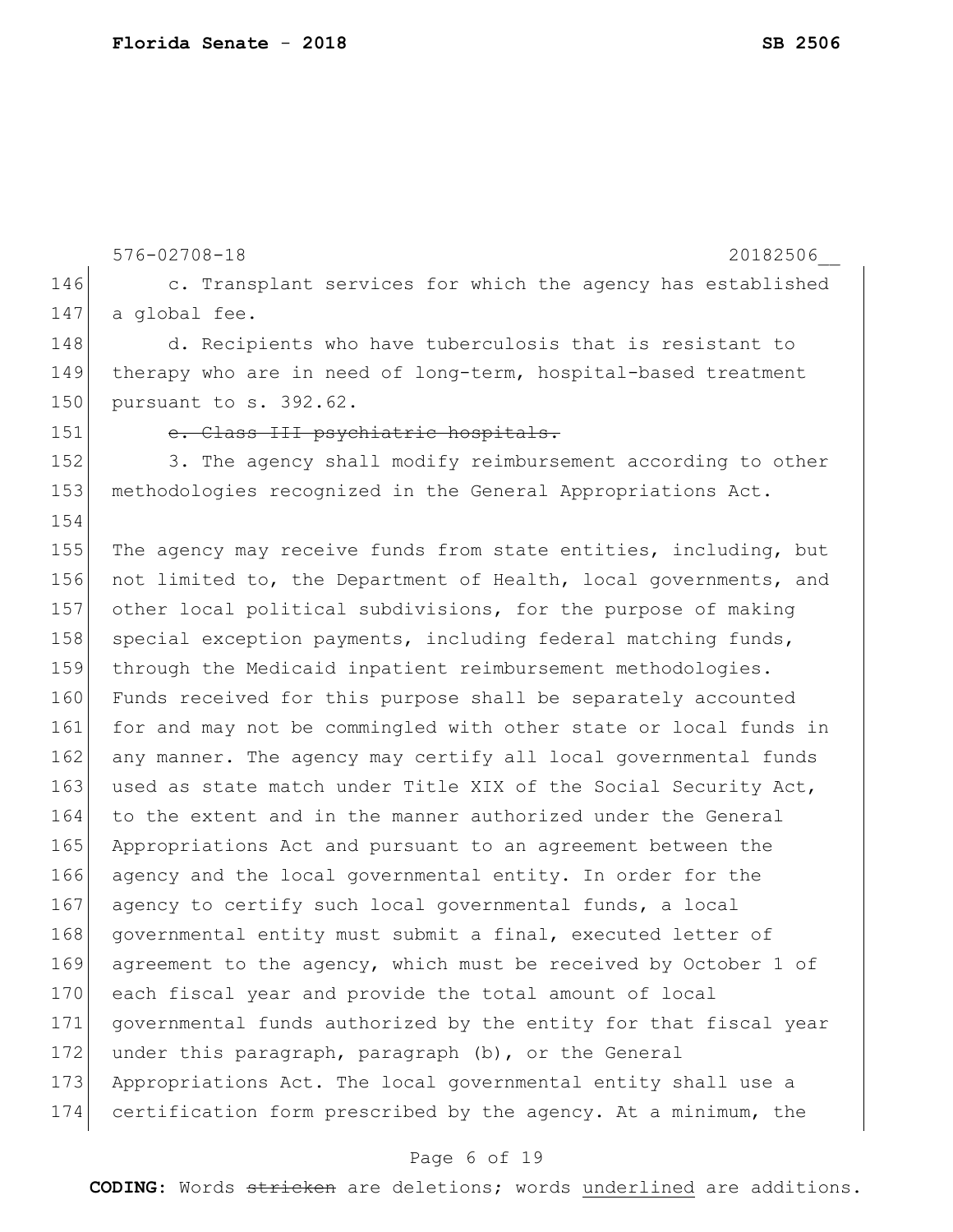|     | $576 - 02708 - 18$<br>20182506                                   |
|-----|------------------------------------------------------------------|
| 175 | certification form must identify the amount being certified and  |
| 176 | describe the relationship between the certifying local           |
| 177 | governmental entity and the local health care provider. The      |
| 178 | agency shall prepare an annual statement of impact which         |
| 179 | documents the specific activities undertaken during the previous |
| 180 | fiscal year pursuant to this paragraph, to be submitted to the   |
| 181 | Legislature annually by January 1.                               |
| 182 | Section 3. Effective October 1, 2018, subsection (2) of          |
| 183 | section 409.908, Florida Statutes, as amended by section 8 of    |
| 184 | chapter 2017-129, Laws of Florida, is amended to read:           |
| 185 | Section 8. Effective October 1, 2018, subsection (2) of          |
| 186 | section 409.908, Florida Statutes, is amended to read:           |
| 187 | 409.908 Reimbursement of Medicaid providers. - Subject to        |
| 188 | specific appropriations, the agency shall reimburse Medicaid     |
| 189 | providers, in accordance with state and federal law, according   |
| 190 | to methodologies set forth in the rules of the agency and in     |
| 191 | policy manuals and handbooks incorporated by reference therein.  |
| 192 | These methodologies may include fee schedules, reimbursement     |
| 193 | methods based on cost reporting, negotiated fees, competitive    |
| 194 | bidding pursuant to s. 287.057, and other mechanisms the agency  |
| 195 | considers efficient and effective for purchasing services or     |
| 196 | goods on behalf of recipients. If a provider is reimbursed based |
| 197 | on cost reporting and submits a cost report late and that cost   |
| 198 | report would have been used to set a lower reimbursement rate    |
| 199 | for a rate semester, then the provider's rate for that semester  |
| 200 | shall be retroactively calculated using the new cost report, and |
| 201 | full payment at the recalculated rate shall be effected          |
| 202 | retroactively. Medicare-granted extensions for filing cost       |
| 203 | reports, if applicable, shall also apply to Medicaid cost        |

# Page 7 of 19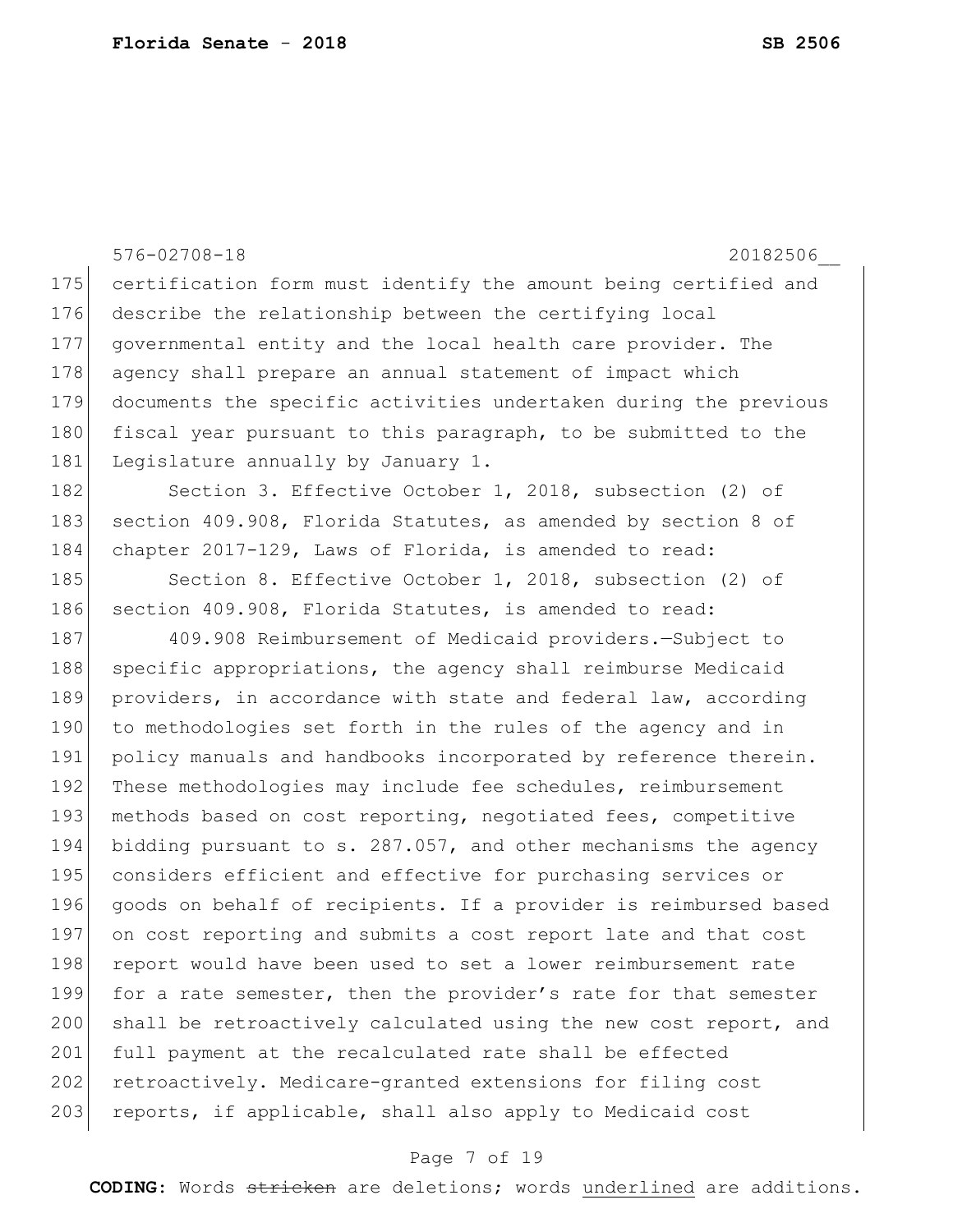576-02708-18 20182506\_\_

204 reports. Payment for Medicaid compensable services made on 205 behalf of Medicaid eligible persons is subject to the 206 availability of moneys and any limitations or directions 207 provided for in the General Appropriations Act or chapter 216. 208 Further, nothing in this section shall be construed to prevent 209 or limit the agency from adjusting fees, reimbursement rates, 210 lengths of stay, number of visits, or number of services, or 211 making any other adjustments necessary to comply with the 212 availability of moneys and any limitations or directions 213 provided for in the General Appropriations Act, provided the 214 adjustment is consistent with legislative intent.

 (2)(a)1. Reimbursement to nursing homes licensed under part II of chapter 400 and state-owned-and-operated intermediate care facilities for the developmentally disabled licensed under part 218 VIII of chapter 400 must be made prospectively.

219 2. Unless otherwise limited or directed in the General 220 Appropriations Act, reimbursement to hospitals licensed under 221 part I of chapter 395 for the provision of swing-bed nursing 222 home services must be made on the basis of the average statewide 223 nursing home payment, and reimbursement to a hospital licensed 224 under part I of chapter 395 for the provision of skilled nursing 225 services must be made on the basis of the average nursing home 226 payment for those services in the county in which the hospital 227 is located. When a hospital is located in a county that does not 228 have any community nursing homes, reimbursement shall be 229 determined by averaging the nursing home payments in counties 230 that surround the county in which the hospital is located. 231 Reimbursement to hospitals, including Medicaid payment of 232 Medicare copayments, for skilled nursing services shall be

#### Page 8 of 19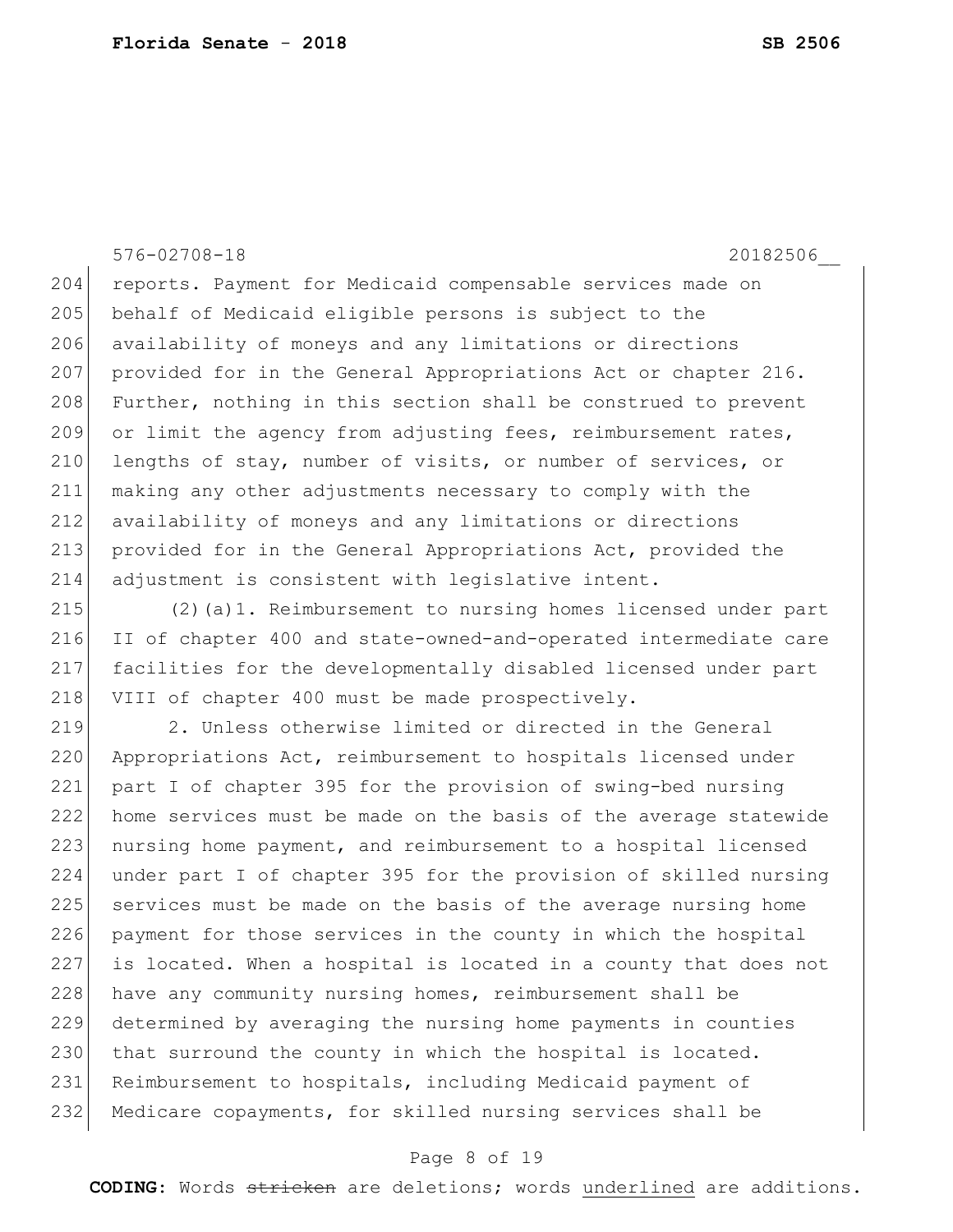576-02708-18 20182506\_\_ 233 limited to 30 days, unless a prior authorization has been 234 obtained from the agency. Medicaid reimbursement may be extended 235 by the agency beyond 30 days, and approval must be based upon 236 verification by the patient's physician that the patient 237 requires short-term rehabilitative and recuperative services 238 only, in which case an extension of no more than 15 days may be 239 approved. Reimbursement to a hospital licensed under part I of 240 chapter 395 for the temporary provision of skilled nursing 241 services to nursing home residents who have been displaced as 242 the result of a natural disaster or other emergency may not 243 exceed the average county nursing home payment for those 244 services in the county in which the hospital is located and is 245 limited to the period of time which the agency considers 246 necessary for continued placement of the nursing home residents 247 in the hospital.

 (b) Subject to any limitations or directions in the General Appropriations Act, the agency shall establish and implement a 250 state Title XIX Long-Term Care Reimbursement Plan for nursing home care in order to provide care and services in conformance 252 with the applicable state and federal laws, rules, regulations, and quality and safety standards and to ensure that individuals eligible for medical assistance have reasonable geographic 255 access to such care.

256 1. The agency shall amend the long-term care reimbursement 257 plan and cost reporting system to create direct care and 258 indirect care subcomponents of the patient care component of the 259 per diem rate. These two subcomponents together shall equal the 260 patient care component of the per diem rate. Separate prices 261 shall be calculated for each patient care subcomponent,

#### Page 9 of 19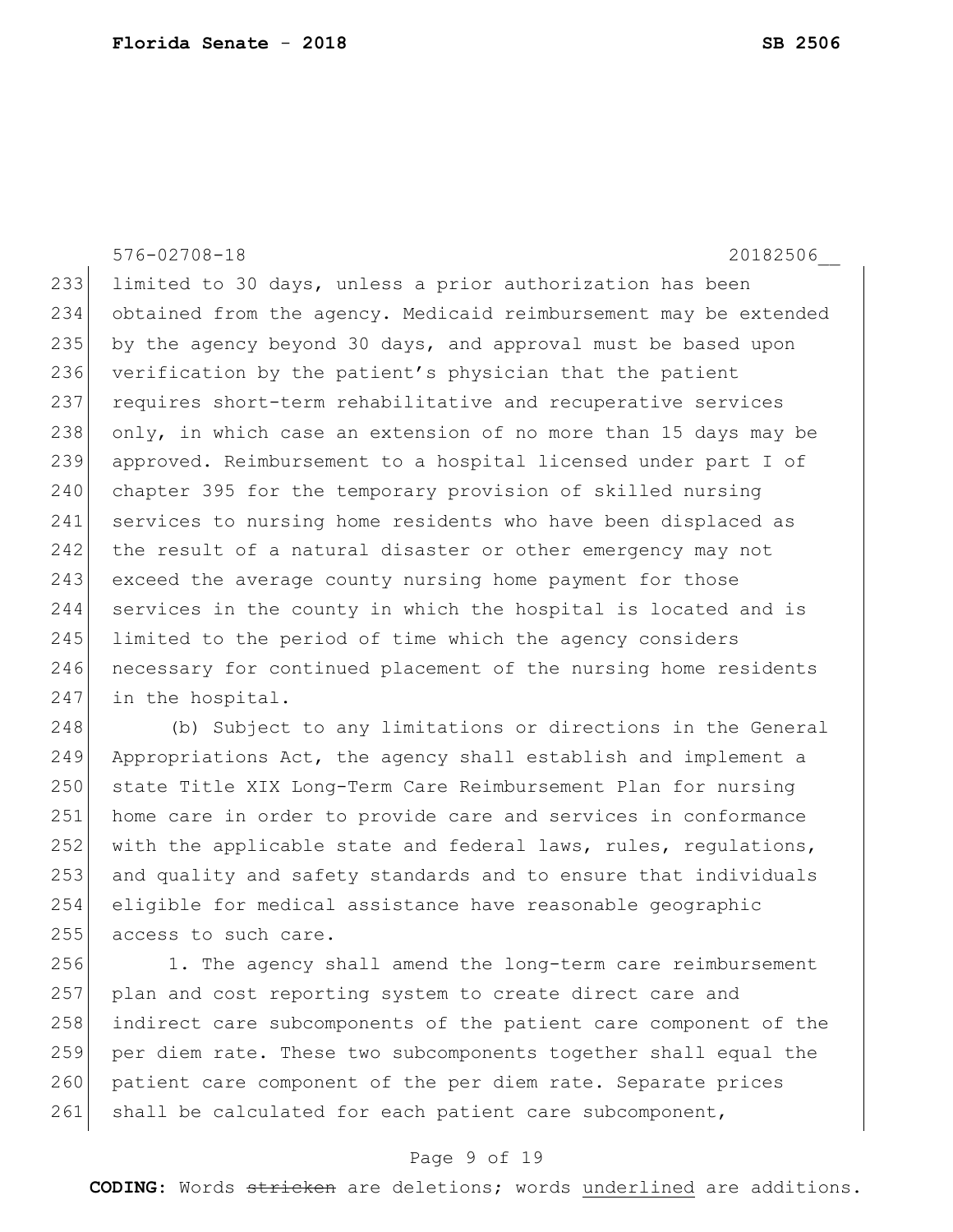576-02708-18 20182506\_\_ 262 initially based on the September 2016 rate setting cost reports 263 and subsequently based on the most recently audited cost report 264 used during a rebasing year. The direct care subcomponent of the 265 per diem rate for any providers still being reimbursed on a cost 266 basis shall be limited by the cost-based class ceiling, and the 267 indirect care subcomponent may be limited by the lower of the 268 cost-based class ceiling, the target rate class ceiling, or the 269 individual provider target. The ceilings and targets apply only 270 to providers being reimbursed on a cost-based system. Effective 271 October 1, 2018, a prospective payment methodology shall be 272 implemented for rate setting purposes with the following 273 parameters: 274 a. Peer Groups, including: 275 (I) North-SMMC Regions 1-9, less Palm Beach and Okeechobee 276 Counties: and 277 (II) South-SMMC Regions 10-11, plus Palm Beach and 278 Okeechobee Counties. 279 b. Percentage of Median Costs based on the cost reports 280 used for September 2016 rate setting: 281 (I) Direct Care Costs.......................105 <del>100</del> percent. 282 (II) Indirect Care Costs...............................92 percent. 283 (III) Operating Costs..................................86 percent. 284 c. Floors: 285 (I) Direct Care Component...............................95 percent. 286 (II) Indirect Care Component...................92.5 percent. 287 (III) Operating Component................................None. 288 d. Pass-through Payments...Real Estate and Personal Property 289 Taxes and Property Insurance. 290 e. Quality Incentive Program Payment Pool...7.5 6 percent of

#### Page 10 of 19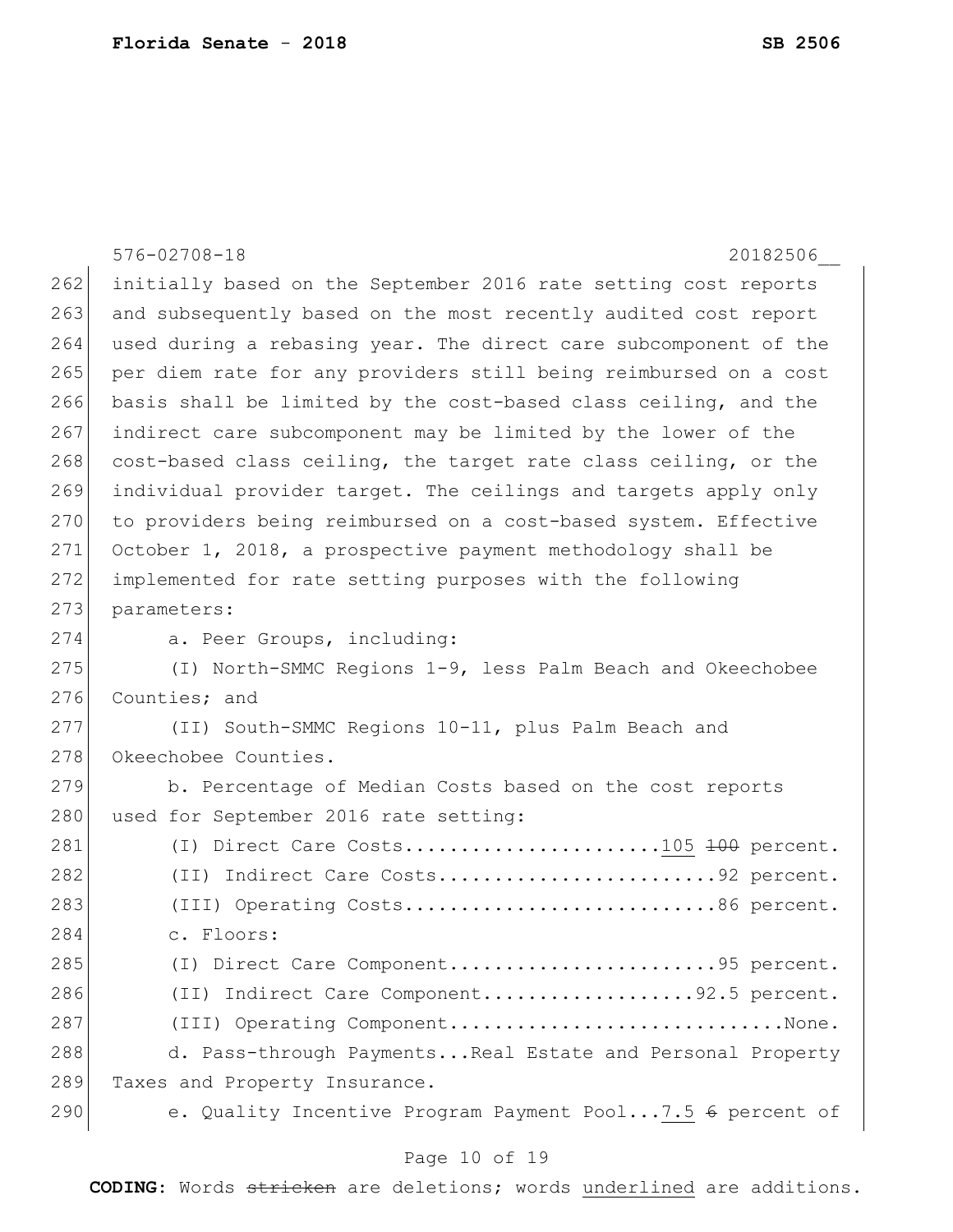|     | $576 - 02708 - 18$<br>20182506                                   |
|-----|------------------------------------------------------------------|
| 291 | September 2016 non-property related payments of included         |
| 292 | facilities.                                                      |
| 293 | f. Quality Score Threshold to Quality for Quality Incentive      |
| 294 | Payment20th percentile of included facilities.                   |
| 295 | g. Fair Rental Value System Payment Parameters:                  |
| 296 | (I) Building Value per Square Foot based on 2018 RS Means.       |
| 297 | (II) Land Valuation10 percent of Gross Building value.           |
| 298 | (III) Facility Square FootageActual Square Footage.              |
| 299 | (IV) Moveable Equipment Allowance\$8,000 per bed.                |
| 300 | (V) Obsolescence Factor1.5 percent.                              |
| 301 | (VI) Fair Rental Rate of Return8 percent.                        |
| 302 | (VII) Minimum Occupancy90 percent.                               |
| 303 | (VIII) Maximum Facility Age40 years.                             |
| 304 | (IX) Minimum Square Footage per Bed350.                          |
| 305 | (X) Maximum Square Footage for Bed500.                           |
| 306 | (XI) Minimum Cost of a renovation/replacements.\$500 per bed.    |
| 307 | h. Ventilator Supplemental payment of \$200 per Medicaid day     |
| 308 | of 40,000 ventilator Medicaid days per fiscal year.              |
| 309 | 2. The direct care subcomponent shall include salaries and       |
| 310 | benefits of direct care staff providing nursing services         |
| 311 | including registered nurses, licensed practical nurses, and      |
| 312 | certified nursing assistants who deliver care directly to        |
| 313 | residents in the nursing home facility, allowable therapy costs, |
| 314 | and dietary costs. This excludes nursing administration, staff   |
| 315 | development, the staffing coordinator, and the administrative    |
| 316 | portion of the minimum data set and care plan coordinators. The  |
| 317 | direct care subcomponent also includes medically necessary       |
| 318 | dental care, vision care, hearing care, and podiatric care.      |
| 319 | 3. All other patient care costs shall be included in the         |

# Page 11 of 19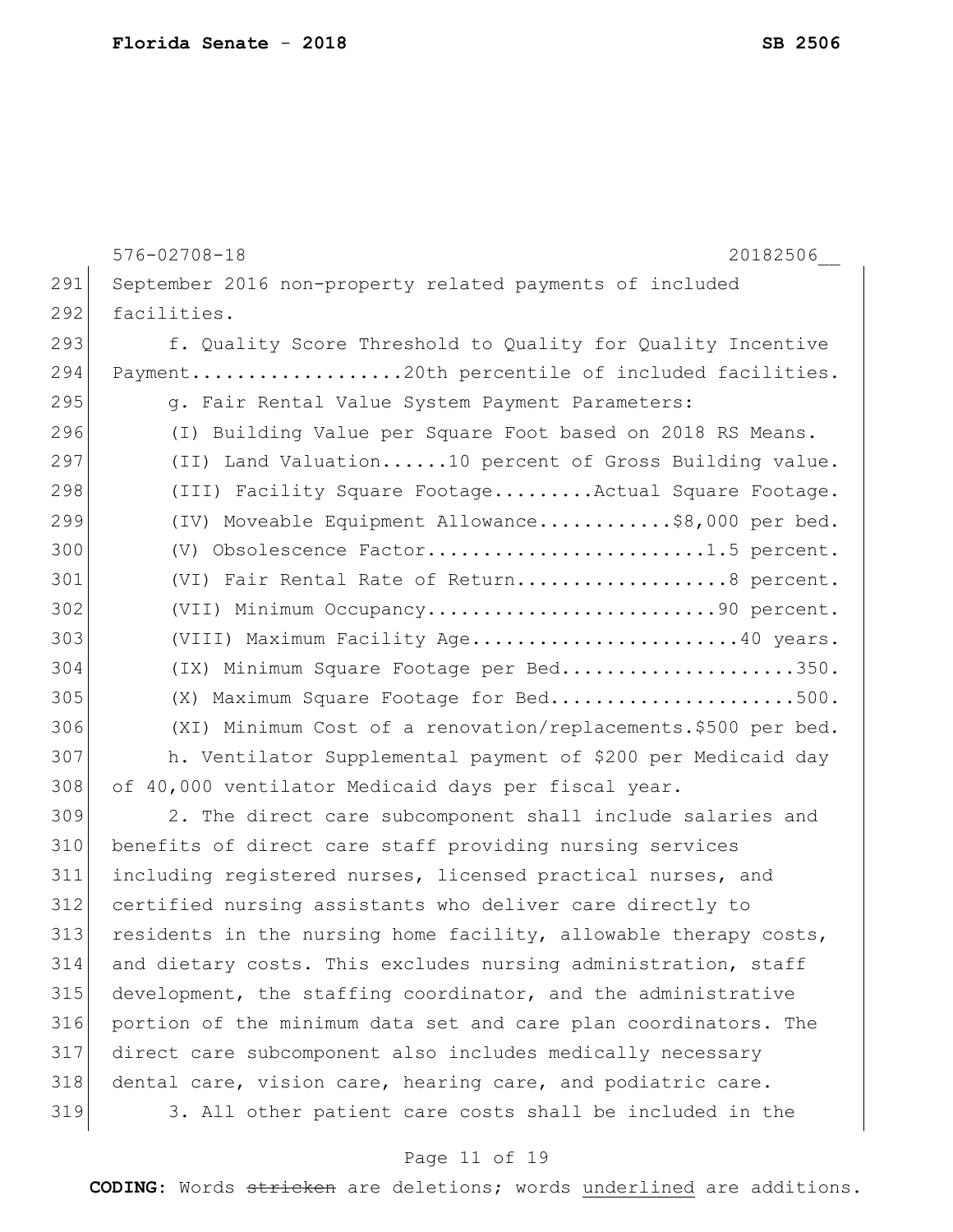```
576-02708-18 20182506__
320 indirect care cost subcomponent of the patient care per diem 
321 rate, including complex medical equipment, medical supplies, and 
322 other allowable ancillary costs. Costs may not be allocated 
323 directly or indirectly to the direct care subcomponent from a 
324 home office or management company.
325 4. On July 1 of each year, the agency shall report to the 
326 Legislature direct and indirect care costs, including average
327 direct and indirect care costs per resident per facility and 
328 direct care and indirect care salaries and benefits per category 
329 of staff member per facility.
330 5. Every fourth year, the agency shall rebase nursing home
331 prospective payment rates to reflect changes in cost based on 
332 the most recently audited cost report for each participating 
333 provider.
334 6. A direct care supplemental payment may be made to 
335 providers whose direct care hours per patient day are above the 
336 80th percentile and who provide Medicaid services to a larger 
337 percentage of Medicaid patients than the state average.
338 7. For the period beginning on October 1, 2018, and ending
339 on September 30, 2021, the agency shall reimburse providers the 
340 greater of their September 2016 cost-based rate or their 
341 prospective payment rate. Effective October 1, 2021, the agency 
342 shall reimburse providers the greater of 95 percent of their 
343 cost-based rate or their rebased prospective payment rate, using 
344 the most recently audited cost report for each facility. This 
345 subparagraph shall expire September 30, 2023.
```
346 8. Pediatric, Florida Department of Veterans Affairs, and government-owned facilities are exempt from the pricing model established in this subsection and shall remain on a cost-based

#### Page 12 of 19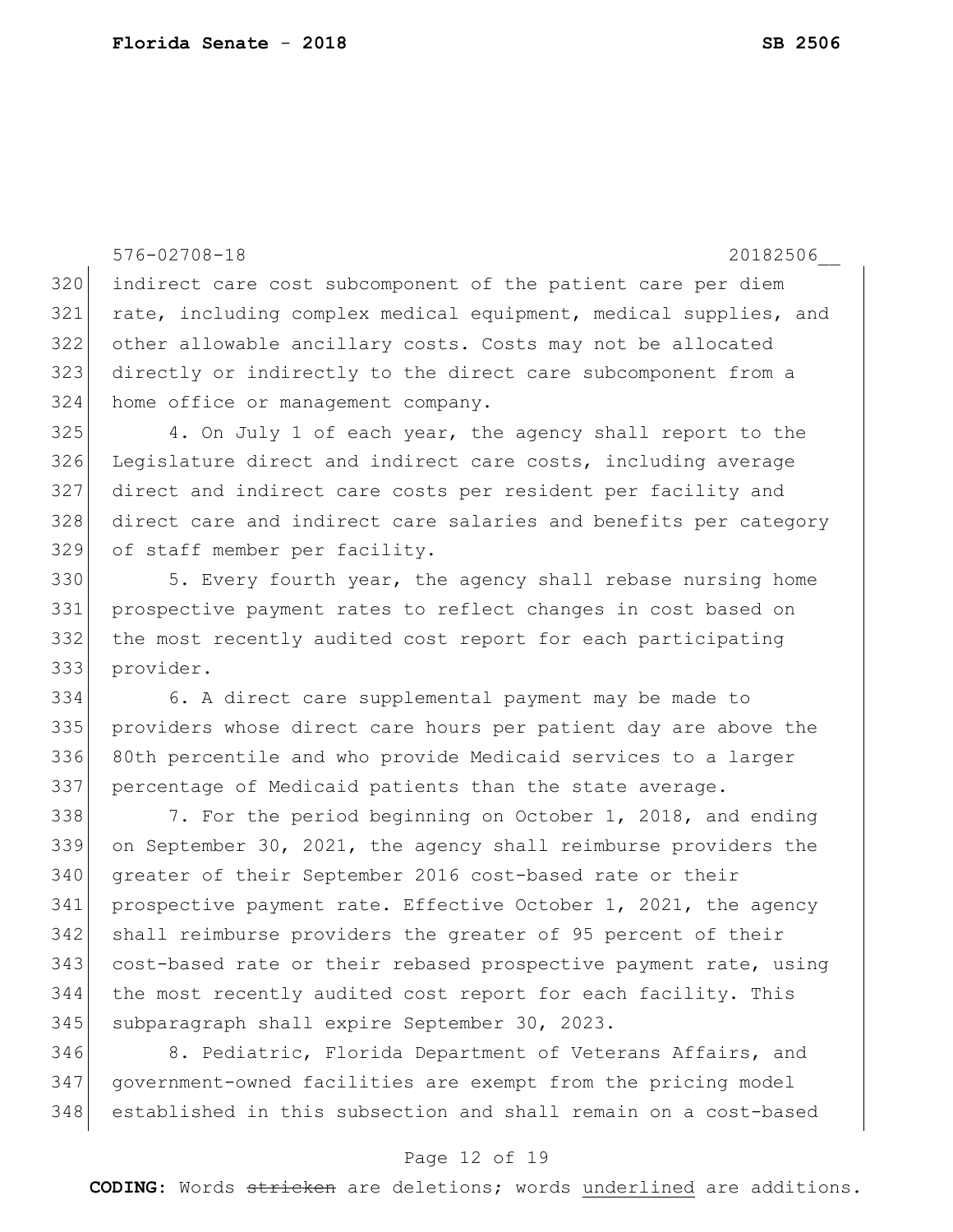|     | $576 - 02708 - 18$<br>20182506                                   |
|-----|------------------------------------------------------------------|
| 349 | prospective payment system. Effective October 1, 2018, the       |
| 350 | agency shall set rates for all facilities remaining on a cost-   |
| 351 | based prospective payment system using each facility's most      |
| 352 | recently audited cost report, eliminating retroactive            |
| 353 | settlements.                                                     |
| 354 |                                                                  |
| 355 | It is the intent of the Legislature that the reimbursement plan  |
| 356 | achieve the goal of providing access to health care for nursing  |
| 357 | home residents who require large amounts of care while           |
| 358 | encouraging diversion services as an alternative to nursing home |
| 359 | care for residents who can be served within the community. The   |
| 360 | agency shall base the establishment of any maximum rate of       |
| 361 | payment, whether overall or component, on the available moneys   |
| 362 | as provided for in the General Appropriations Act. The agency    |
| 363 | may base the maximum rate of payment on the results of           |
| 364 | scientifically valid analysis and conclusions derived from       |
| 365 | objective statistical data pertinent to the particular maximum   |
| 366 | rate of payment.                                                 |
| 367 | Section 4. Effective October 1, 2018, subsection (23) of         |
| 368 | section 409.908, Florida Statutes, is amended to read:           |
| 369 | 409.908 Reimbursement of Medicaid providers. - Subject to        |
| 370 | specific appropriations, the agency shall reimburse Medicaid     |
| 371 | providers, in accordance with state and federal law, according   |
| 372 | to methodologies set forth in the rules of the agency and in     |
| 373 | policy manuals and handbooks incorporated by reference therein.  |
| 374 | These methodologies may include fee schedules, reimbursement     |
| 375 | methods based on cost reporting, negotiated fees, competitive    |

 bidding pursuant to s. 287.057, and other mechanisms the agency considers efficient and effective for purchasing services or

### Page 13 of 19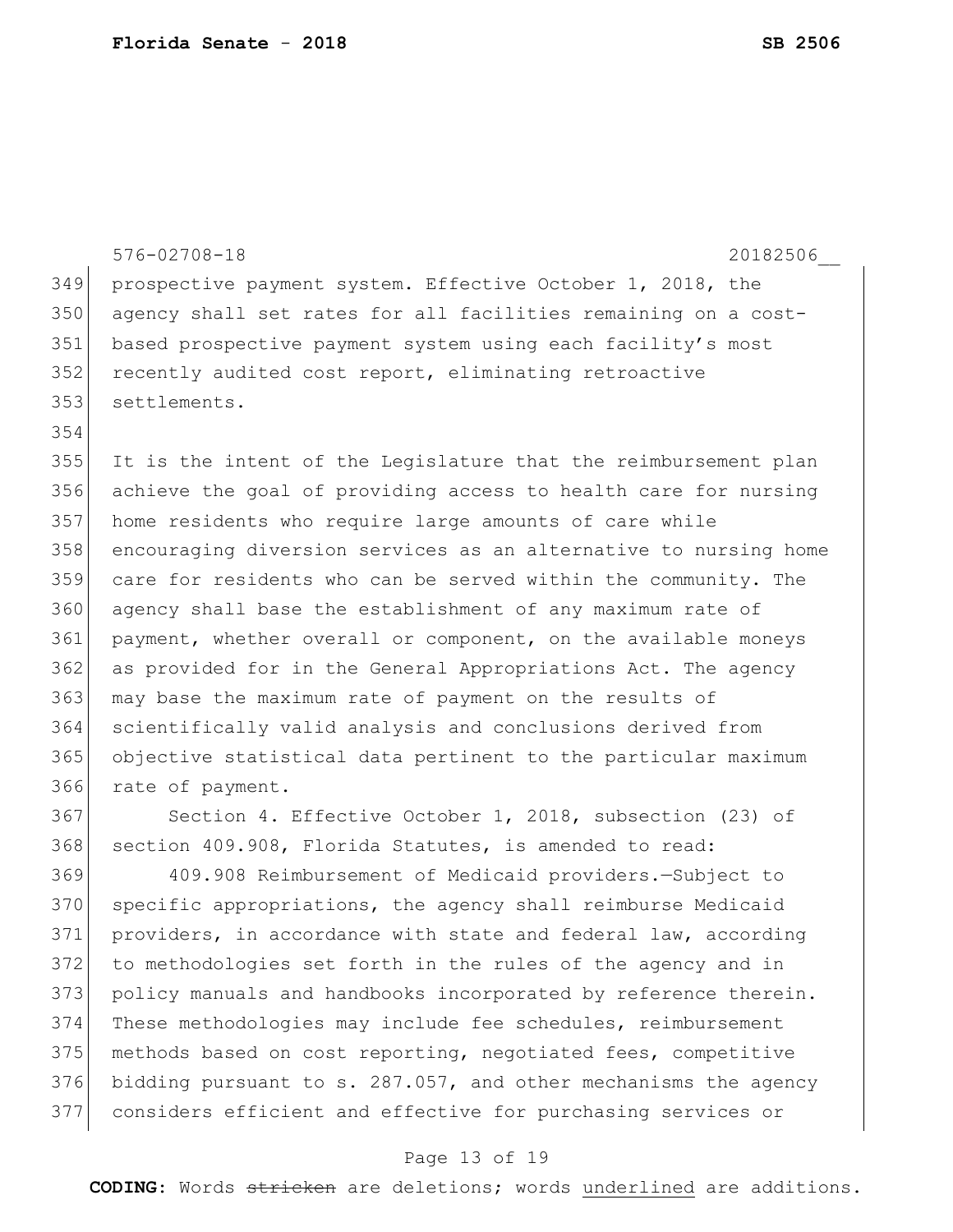576-02708-18 20182506\_\_ 378 goods on behalf of recipients. If a provider is reimbursed based 379 on cost reporting and submits a cost report late and that cost 380 report would have been used to set a lower reimbursement rate 381 for a rate semester, then the provider's rate for that semester 382 shall be retroactively calculated using the new cost report, and 383 full payment at the recalculated rate shall be effected 384 retroactively. Medicare-granted extensions for filing cost 385 reports, if applicable, shall also apply to Medicaid cost 386 reports. Payment for Medicaid compensable services made on 387 behalf of Medicaid eligible persons is subject to the 388 availability of moneys and any limitations or directions 389 provided for in the General Appropriations Act or chapter 216. 390 Further, nothing in this section shall be construed to prevent 391 or limit the agency from adjusting fees, reimbursement rates, 392 lengths of stay, number of visits, or number of services, or 393 making any other adjustments necessary to comply with the 394 availability of moneys and any limitations or directions 395 provided for in the General Appropriations Act, provided the 396 adjustment is consistent with legislative intent.

397 (23)(a) The agency shall establish rates at a level that 398 ensures no increase in statewide expenditures resulting from a 399 change in unit costs for county health departments effective 400 July 1, 2011. Reimbursement rates shall be as provided in the 401 General Appropriations Act.

402 (b)1. Base rate reimbursement for inpatient services under 403 a diagnosis-related group payment methodology shall be provided 404 in the General Appropriations Act.

405 2. (e) Base rate reimbursement for outpatient services under 406 an enhanced ambulatory payment group methodology shall be

#### Page 14 of 19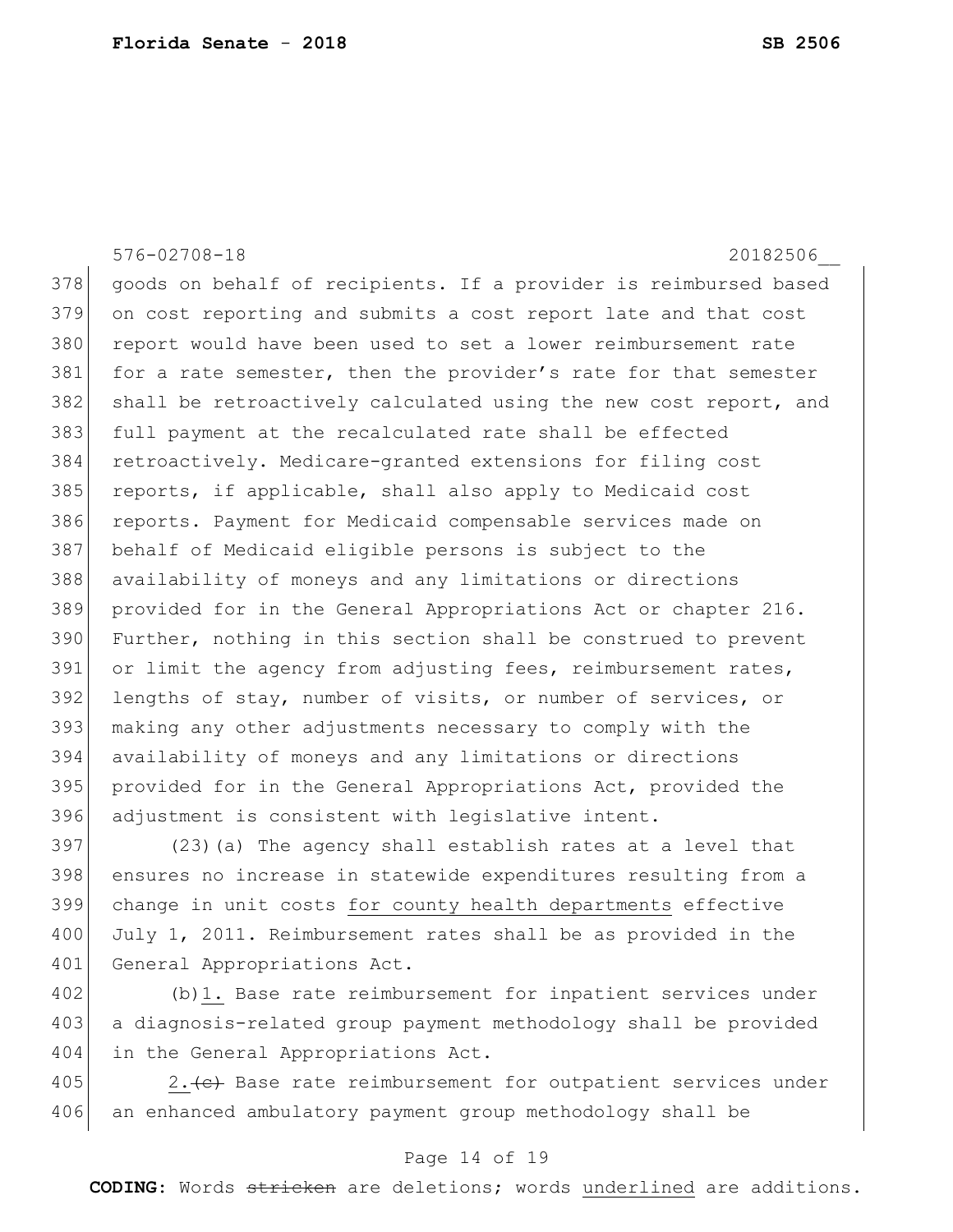|     | $576 - 02708 - 18$<br>20182506                                  |
|-----|-----------------------------------------------------------------|
| 407 | provided in the General Appropriations Act.                     |
| 408 | 3. Prospective payment system reimbursement for nursing         |
| 409 | home services shall be as provided in subsection (2) and in the |
| 410 | General Appropriations Act                                      |
| 411 | (d) This subsection applies to the following provider           |
| 412 | types:                                                          |
| 413 | 1. Nursing homes.                                               |
| 414 | 2. County health departments.                                   |
| 415 | (e) The agency shall apply the effect of this subsection to     |
| 416 | the reimbursement rates for nursing home diversion programs.    |
| 417 | Section 5. Subsection (7) of section 409.9082, Florida          |
| 418 | Statutes, is amended to read:                                   |
| 419 | 409.9082 Quality assessment on nursing home facility            |
| 420 | providers; exemptions; purpose; federal approval required;      |
| 421 | remedies.-                                                      |
| 422 | (7) The agency may seek any of the following remedies for       |
| 423 | failure of any nursing home facility provider to report its     |
| 424 | total number of resident days monthly or to pay its assessment  |
| 425 | timely:                                                         |
| 426 | (a) Withholding any medical assistance reimbursement            |
| 427 | payments until such time as the assessment amount is recovered; |
| 428 | (b) Suspension or revocation of the nursing home facility       |
| 429 | license; and                                                    |
| 430 | (c) Imposition of a fine of up to \$1,000 per day for each      |
| 431 | offense delinquent payment, not to exceed the amount of the     |
| 432 | assessment.                                                     |
| 433 | Section 6. Subsection (6) of section 409.9083, Florida          |
| 434 | Statutes, is amended to read:                                   |
| 435 | 409.9083 Quality assessment on privately operated               |
|     |                                                                 |

# Page 15 of 19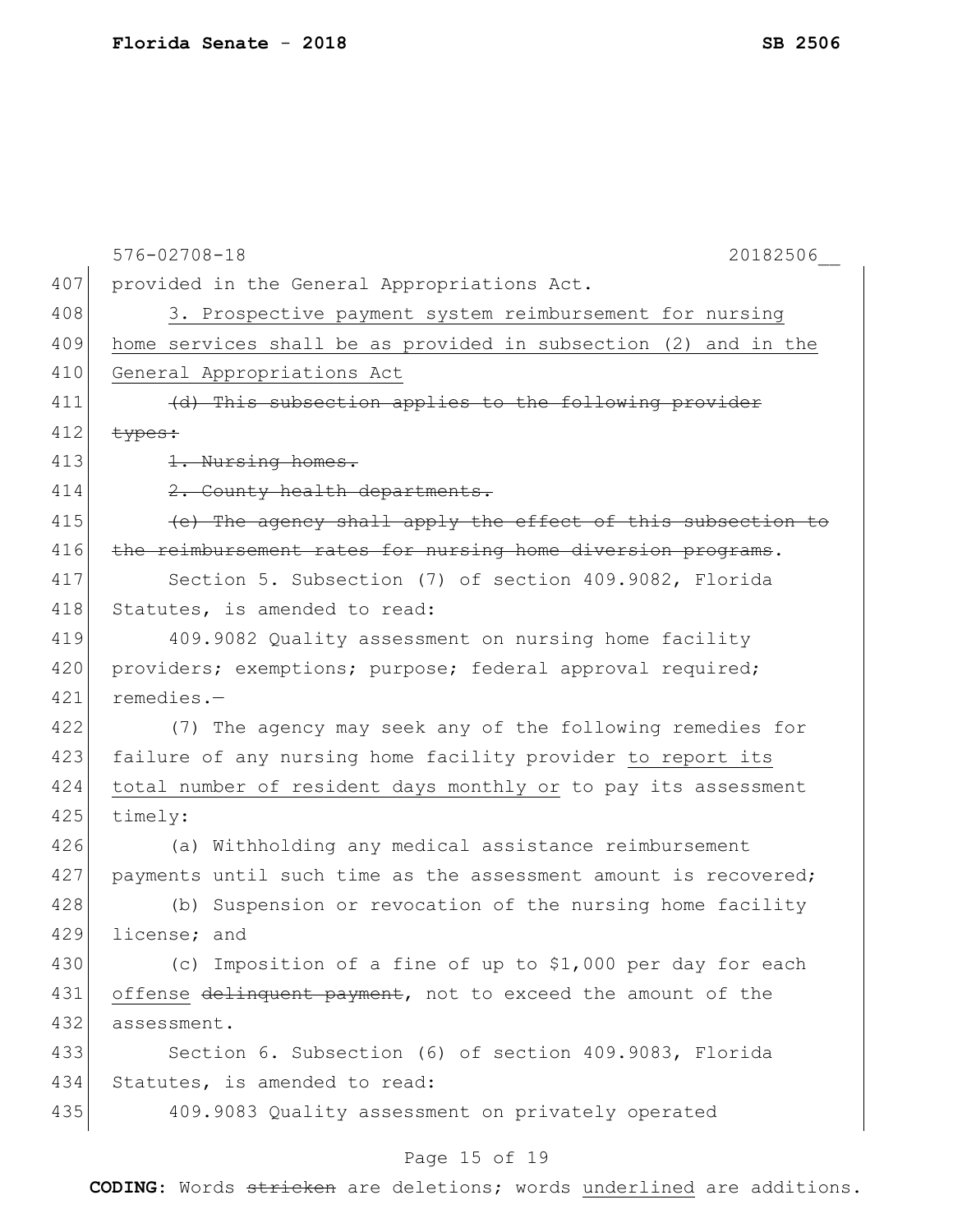576-02708-18 20182506\_\_ 436 intermediate care facilities for the developmentally disabled; 437 exemptions; purpose; federal approval required; remedies.-438 (6) The agency may seek any of the following remedies for 439 failure of any ICF/DD provider to report its total number of 440 resident days monthly or to timely pay its assessment: 441 (a) Withholding any medical assistance reimbursement 442 payments until the assessment amount is recovered. 443 (b) Suspending or revoking the facility's license. 444 (c) Imposing a fine of up to \$1,000 per day for each 445 offense delinquent payment, not to exceed the amount of the 446 assessment. 447 Section 7. Paragraph (c) of subsection (2) of section 448 409.909, Florida Statutes, is amended to read: 449 409.909 Statewide Medicaid Residency Program.— 450 (2) On or before September 15 of each year, the agency 451 shall calculate an allocation fraction to be used for 452 distributing funds to participating hospitals and to qualifying 453 institutions as defined in paragraph (c). On or before the final 454 business day of each quarter of a state fiscal year, the agency 455 shall distribute to each participating hospital one-fourth of 456 that hospital's annual allocation calculated under subsection 457 (4). The allocation fraction for each participating hospital is 458 based on the hospital's number of full-time equivalent residents 459 and the amount of its Medicaid payments. As used in this 460 section, the term: 461 (c) "Qualifying institution" means a federally Qualified 462 Health Center holding an Accreditation Council for Graduate 463 Medical Education institutional accreditation or a substance 464 abuse treatment facility licensed under chapter 397 which has

#### Page 16 of 19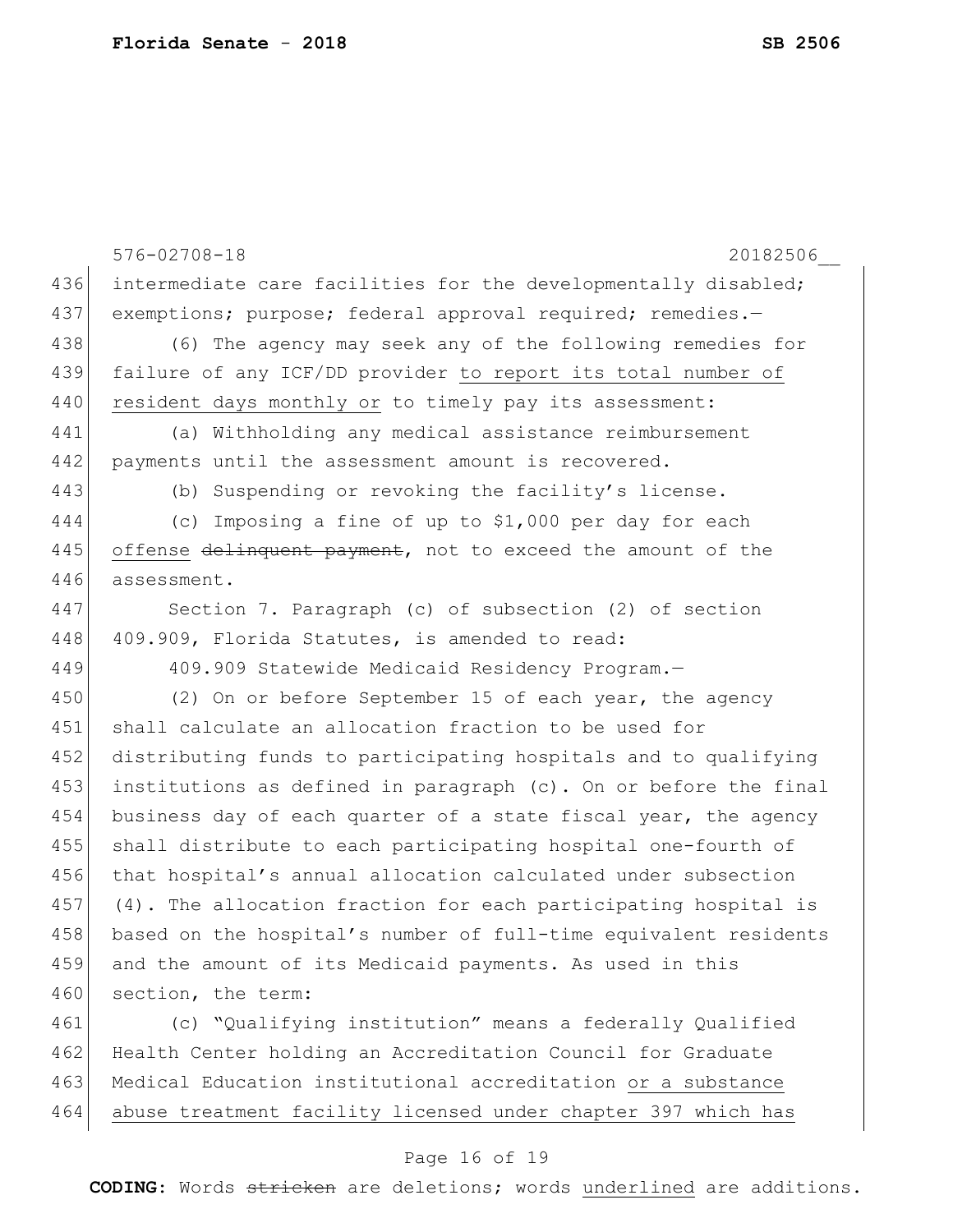|     | $576 - 02708 - 18$<br>20182506                                        |
|-----|-----------------------------------------------------------------------|
| 465 | housed residents and fellows since 2013.                              |
| 466 | Section 8. Present subsections (4) and (5) of section                 |
| 467 | 409.968, Florida Statutes, are redesignated as subsections (5)        |
| 468 | and $(6)$ , respectively, and a new subsection $(4)$ is added to that |
| 469 | section, to read:                                                     |
| 470 | 409.968 Managed care plan payments.-                                  |
| 471 | (4) Reimbursement for Class III psychiatric hospitals is              |
| 472 | not defined by the agency's inpatient hospital APR-DRG                |
| 473 | compensation methodology and must be established using the            |
| 474 | federal Centers for Medicare and Medicaid Services prospective        |
| 475 | payment system pricing methodology or be limited to compensation      |
| 476 | amounts agreed to by the plan and the hospital.                       |
| 477 | Section 9. Paragraph (d) of subsection (13) of section                |
| 478 | 409.906, Florida Statutes, is amended to read:                        |
| 479 | 409.906 Optional Medicaid services.-Subject to specific               |
| 480 | appropriations, the agency may make payments for services which       |
| 481 | are optional to the state under Title XIX of the Social Security      |
| 482 | Act and are furnished by Medicaid providers to recipients who         |
| 483 | are determined to be eligible on the dates on which the services      |
| 484 | were provided. Any optional service that is provided shall be         |
| 485 | provided only when medically necessary and in accordance with         |
| 486 | state and federal law. Optional services rendered by providers        |
| 487 | in mobile units to Medicaid recipients may be restricted or           |
| 488 | prohibited by the agency. Nothing in this section shall be            |
| 489 | construed to prevent or limit the agency from adjusting fees,         |
| 490 | reimbursement rates, lengths of stay, number of visits, or            |
| 491 | number of services, or making any other adjustments necessary to      |
| 492 | comply with the availability of moneys and any limitations or         |
| 493 | directions provided for in the General Appropriations Act or          |
|     |                                                                       |

# Page 17 of 19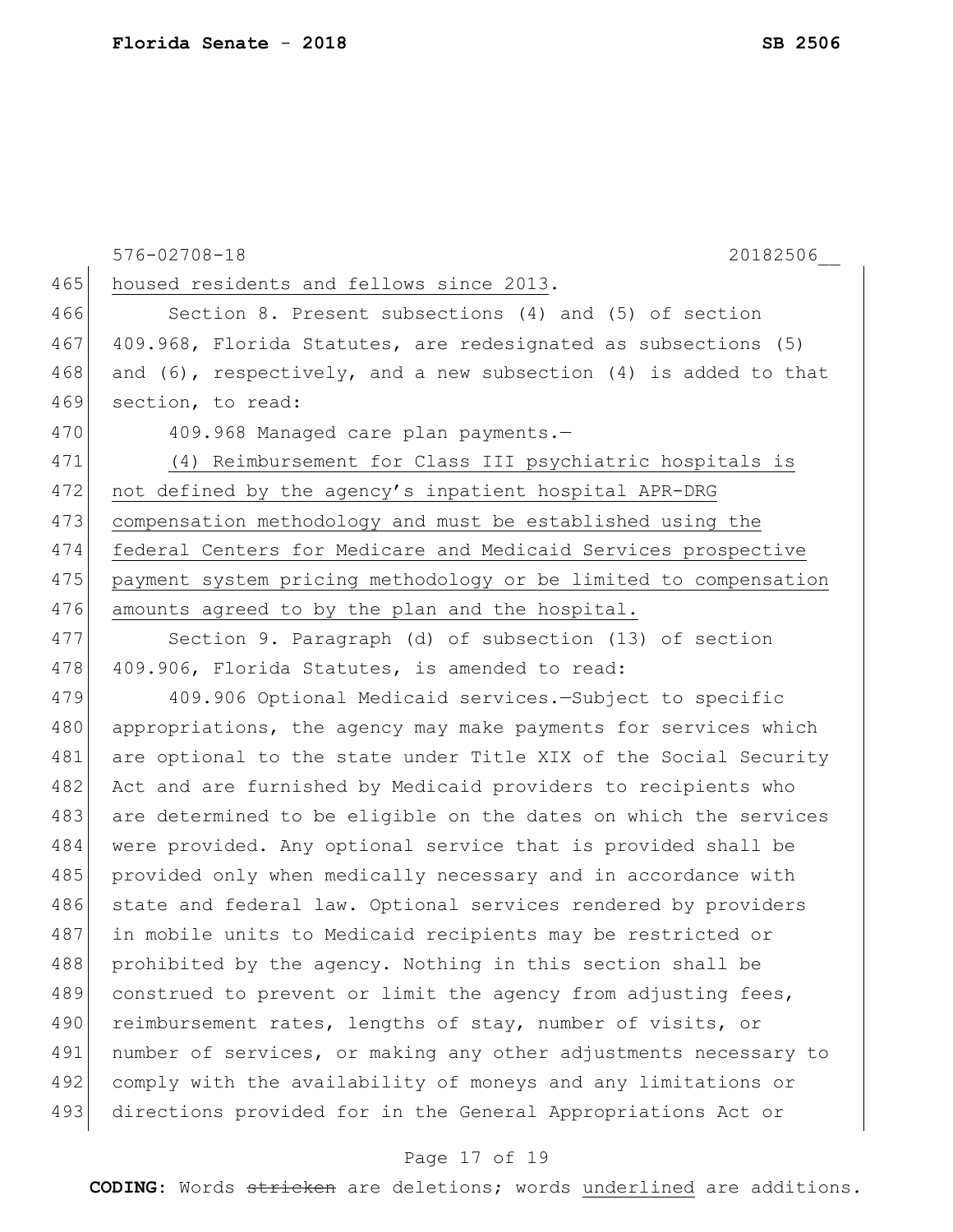|     | $576 - 02708 - 18$<br>20182506                                   |
|-----|------------------------------------------------------------------|
| 494 | chapter 216. If necessary to safequard the state's systems of    |
| 495 | providing services to elderly and disabled persons and subject   |
| 496 | to the notice and review provisions of s. 216.177, the Governor  |
| 497 | may direct the Agency for Health Care Administration to amend    |
| 498 | the Medicaid state plan to delete the optional Medicaid service  |
| 499 | known as "Intermediate Care Facilities for the Developmentally   |
| 500 | Disabled." Optional services may include:                        |
| 501 | (13) HOME AND COMMUNITY-BASED SERVICES.-                         |
| 502 | (d) The agency shall seek federal approval to pay for            |
| 503 | flexible services for persons with severe mental illness or      |
| 504 | substance use disorders, including, but not limited to,          |
| 505 | temporary housing assistance. Payments may be made as enhanced   |
| 506 | capitation rates or incentive payments to managed care plans     |
| 507 | that meet the requirements of s. $409.968(5)$ s. $409.968(4)$ .  |
| 508 | Section 10. The Agency for Health Care Administration shall      |
| 509 | seek authorization from the federal Centers for Medicare and     |
| 510 | Medicaid Services to modify the period of retroactive Medicaid   |
| 511 | eligibility from 90 days to 30 days in a manner that ensures     |
| 512 | that the modification becomes effective on July 1, 2018.         |
| 513 | Section 11. Effective July 1, 2018, and subject to federal       |
| 514 | approval of the application to be a site for the Program of All- |
| 515 | inclusive Care for the Elderly (PACE), the Agency for Health     |
| 516 | Care Administration shall contract with an additional nonprofit  |
| 517 | organization to serve individuals and families in Miami-Dade     |
| 518 | County. The nonprofit organization must have a history of        |
| 519 | serving primarily the Hispanic population by providing primary   |
| 520 | care services, nutrition, meals, and adult day care to the       |
| 521 | senior population. The nonprofit organization shall leverage     |
| 522 | existing community-based care providers and health care          |

# Page 18 of 19